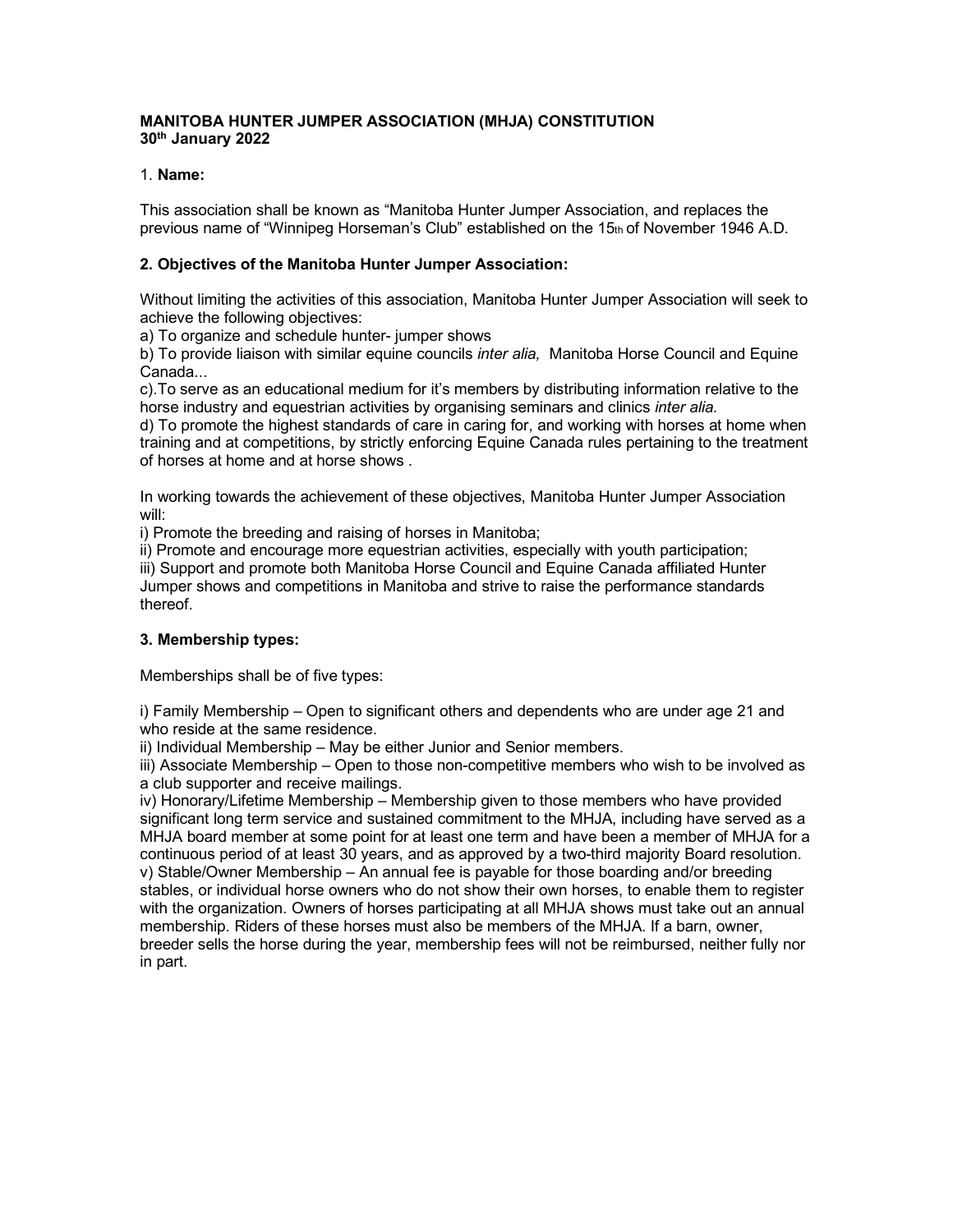vi)All memberships may be continued as long as the annual membership dues are paid and members continue to further the aims and purposes of the Manitoba Hunter Jumper Association.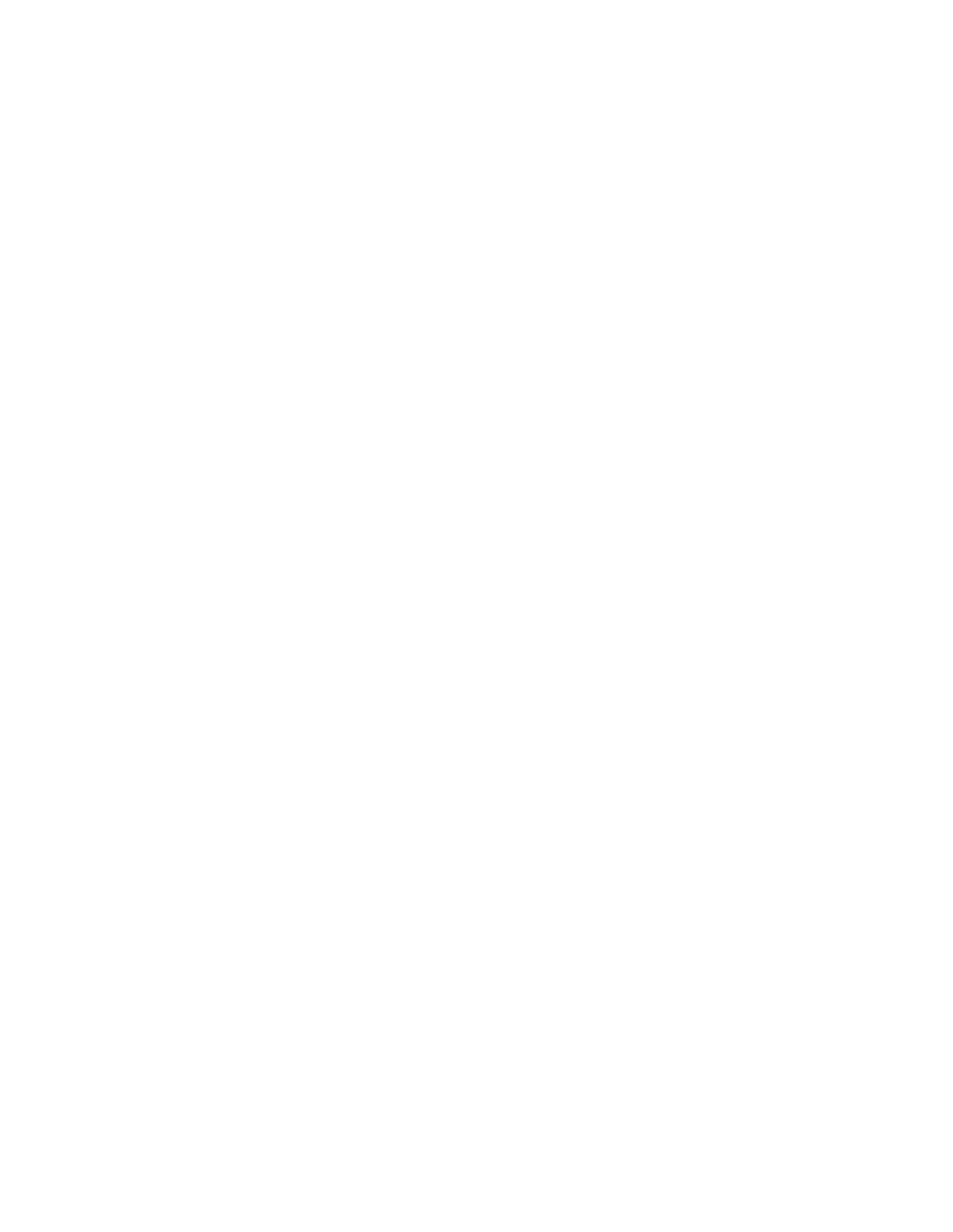## **4. Membership dues:**

a) Membership dues for each type of membership will be payable annually on or before a specific date established by resolution of the Board of Directors.

b) If the Board makes any change in the membership dues, for the ensuing year, all members shall be advised in writing (either via surface mail or/and email) of the change 14 days prior to the annual general meeting.

Any change in the membership dues recommended by the Board must be ratified at the AGM by a majority vote of those eligible members present at the AGM.

c) The membership fee shall be due May  $1_{st}$  each year and shall cover one calendar year. d) In order to have points accumulated for year-end awards at shows recognized by the MHJA, members must have active membership status on the first day of the date of the show taking place, if such show occurs prior to May  $1<sup>st</sup>$  in any given year. Points are not retroactive and can only be accumulated from the first day of active membership in any given year

e) Members resigning from the Manitoba Hunter Jumper Association will not be entitled to any refund of fees.

## **5. Officers of the Manitoba Hunter Jumper Association:**

a) The six Executive Committee member officers of the Manitoba Hunter Jumper Association, shall be the President, 1st and 2nd Vice-Presidents, Immediate Past President, Treasurer, and Secretary. They shall be elected annually by the Board of Directors at the first regular Board meeting following the annual meeting of the Manitoba Hunter Jumper Association. They shall hold office during the ensuing year until their successors are duly elected or appointed. The officers may stand for re-election and be re-elected by the Board. An officer may only hold one of the six portfolios in order to ensure that there are a total of six officers serving as the Executive Committee of the MHJA organization

b) The Immediate Past-President of the Manitoba Hunter Jumper Association shall be considered an Executive Committee member unless he/she resigns from the position or fails to maintain membership in the Manitoba Hunter Jumper Association.

c) All officers are also Directors of the Manitoba Hunter Jumper Association.

d) The Executive Committee shall be the officers of the Organisation.

e) The Executive Committee shall implement the decisions of the Board of Directors of the Organisation.

f) A majority (four) of the elected officers of the Executive, one of whom shall be the President, or a Vice President, shall constitute a quorum.

g) The Executive Committee will perform their duties without remuneration, but they shall be entitled to reimbursement for out-of-pocket expenses in performing their duties in accordance with an expense schedule approved by the Board of Directors for which prior approval has been attained from the Board

### **6. Duties of Officers:**

a) President – The President shall be the Chief Executive Officer and shall preside at the meetings of the Manitoba Hunter Jumper Association Board of Directors, and Executive committee. He/she shall conduct meetings in accordance with established meeting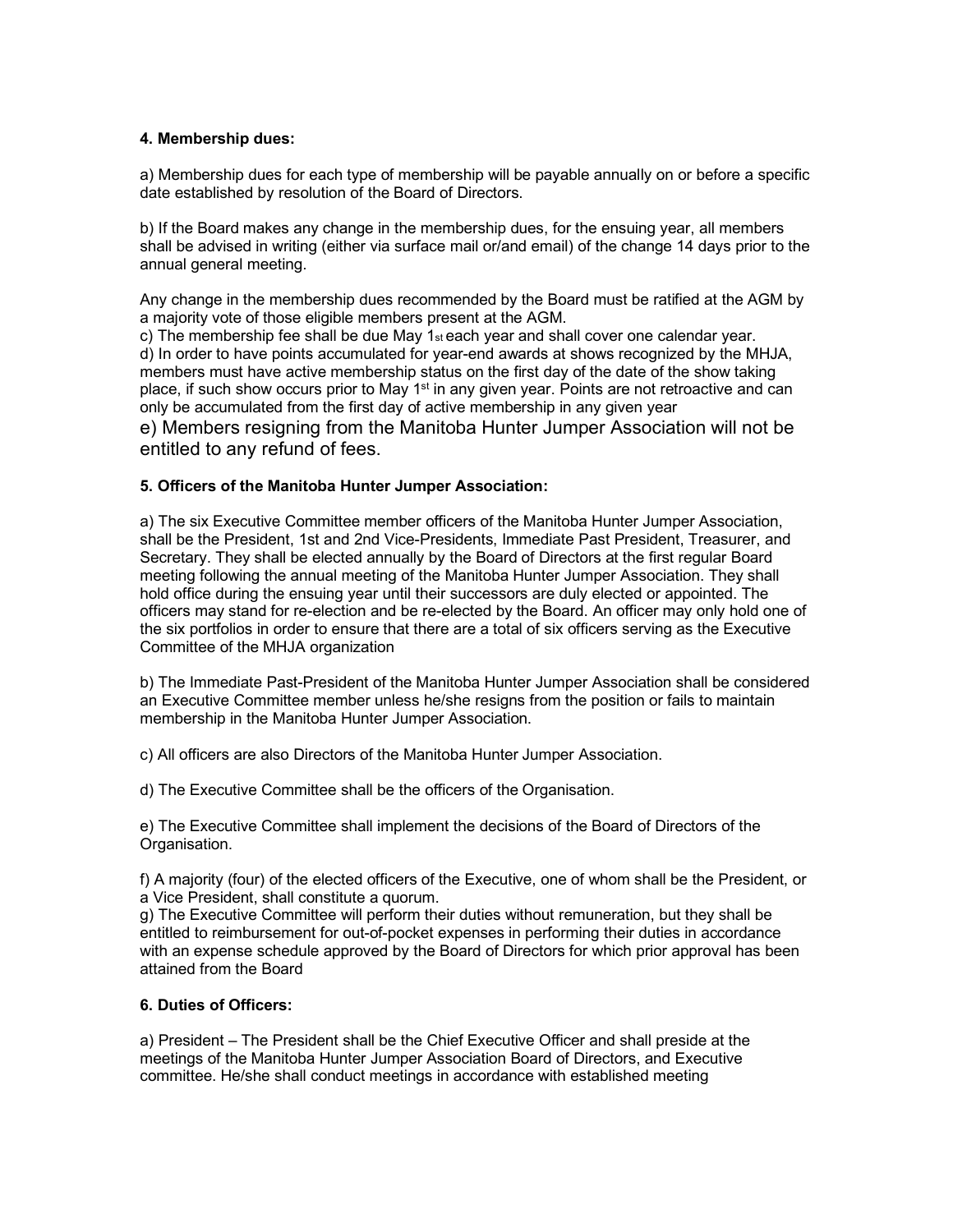procedures and ensure that the decisions of the organisation, the Board of Directors, and the Executive Committee are carried into effect. The President shall call meetings of organization and distribute the agenda for Board meetings to Board members.

b) Immediate Past President – The Immediate Past President shall be entitled to attend all meetings of the Manitoba Hunter Jumper Association, Board of Directors, and the Executive Committee.

c) Vice-President(s) – the Vice Presidents as appointed by the Board of Directors shall have all the powers and duties of the President in his/her absence. They shall perform other duties as assigned to them by the President or Executive committee.

d) Secretary – the Secretary shall keep all the records of the Organisation, the Board of Directors, and the Executive Committee. He/she shall be responsible for the recording of meeting minutes of these three bodies, and shall distribute them as directed to all members of the respective groups in type written form via regular mail or email. He/she shall be responsible for the correspondence of these three bodies. He/She shall send the notice and agenda of the Annual General Meeting. At the expiration of the term, the Secretary shall make available and hand over all existing and archived records of the MHJA to the incoming Secretary. The Secetary shall also take all necessary steps to protect and archive all the records of the MHJA in either a hard copy or electronic format.

e) Treasurer – The Treasurer shall have custody of all funds of the Organisation and be responsible for their safe keeping and proper disbursement. He/she shall prepare the annual budget for the Board of Directors. He/she shall present a financial update to each meeting of the Board of Directors including a formal report at the Annual General Meeting as well as any other special meetings of the MHJA as directed by the President or Executive Committee. He/she shall make all financial records available to the auditor(s), if such is named by the Board of Directors.

### **7. The Board of Directors:**

a) The affairs of the organisation shall be managed by a Board of not more than seventeen, and not less than eleven persons, all of whom shall be full members of the organisation and shall be elected at the annual general meeting of the members. They shall hold their position for a term of two years, then must be re-elected to continue on the Board, for a further two year term. Associate members and Stable/Owner membership categories must take up full membership if elected onto the Board of Directors. There is no restriction on the number of terms that an elected Board member may serve.

b) The Immediate Past President shall be entitled to attend all meetings of the Executive Committee and Board of Directors and shall be entitled to vote. However, the Immediate Past President shall be excluded from the maximum count of seventeen directors.

c) The office of a director shall be vacated:

i) If a director shall resign his/her office by delivering a written resignation via regular or email to the President of the organisation.

ii) If, at a special meeting of regular members of the MHJA, or at a special meeting of the Board of Directors, called for that specific purpose, where at minimum two thirds of the regular members, or Board members are present, a resolution is passed of those present at the meeting, that he/she be removed from office for just cause.

iii) On death

iv) Provided that any vacancy shall occur for any reason, the Board may by a simple majority vote Board resolution, fill a Director vacancy with a person in good standing on the books of the organisation.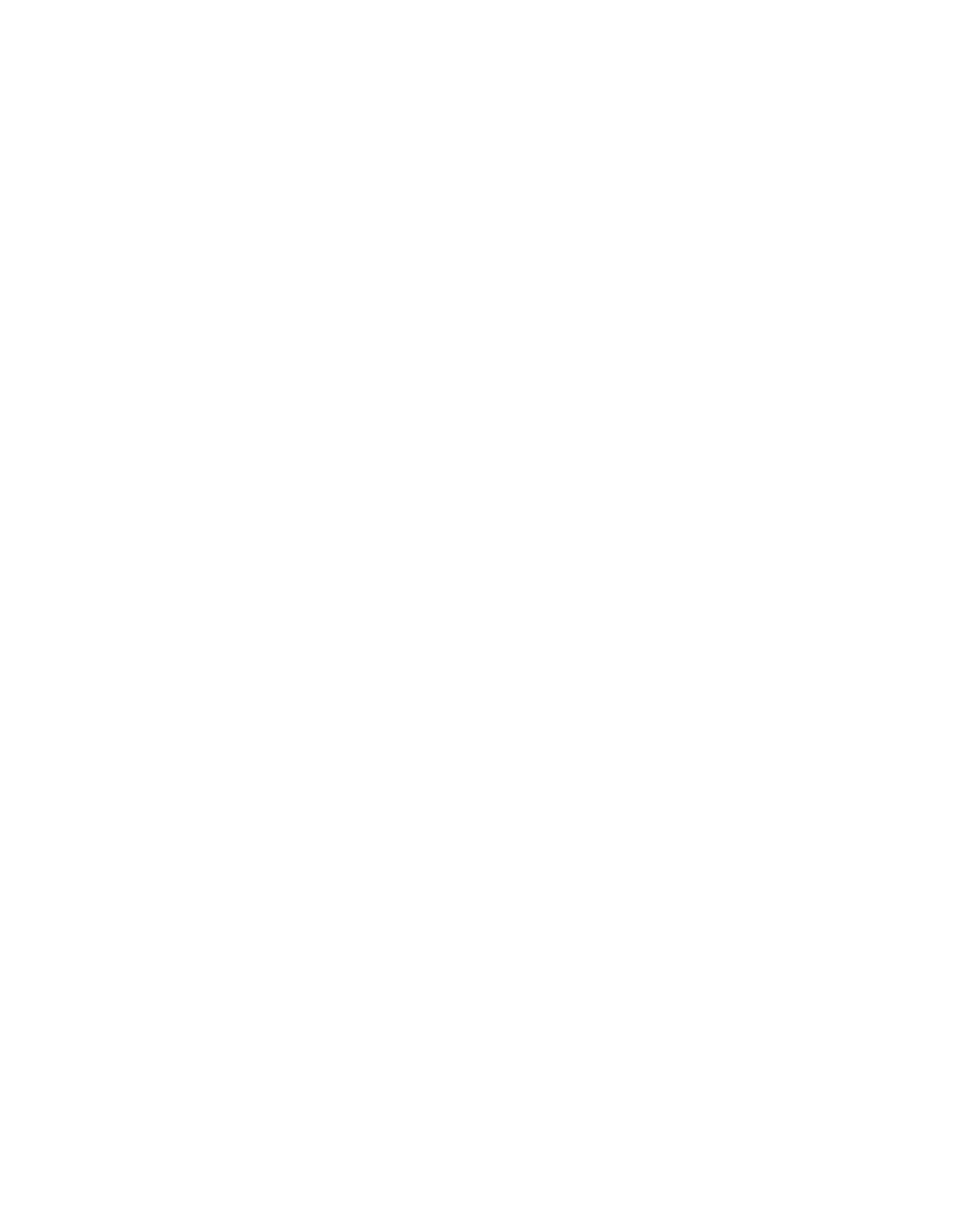v) A Board member shall vacate their position if they fail to attend sixty percent of the meetings held per calendar year, or 3 consecutive meetings, without just cause or without tendering their regrets.

d) Directors / Board members shall not receive any remuneration for their services, except by majority resolution of the Board, an honorarium may be paid for services rendered beyond the normal scope of the portfolio in exceptional circumstances, to cover out-of-pocket expenses, or for performing significant work for the MHJA, due to specific expertise and only if the alternative would be to hire another person(s) to undertake the work. .

e) A majority of the members of the Board of Directors shall constitute a quorum. (9 of 17 members)

f) The Board of Directors shall meet at least eight times each year for the purpose of establishing procedures and policies, and formulating committees related to the purposes and work of the organisation and for the dispatch of business related thereto. One of these meetings shall be held immediately before and another immediately after (within a period of sixty days) the annual general meeting.

g) The President shall be the chairperson of the Board of Directors and the Executive Committee..

h) ANY BOARD MEMBER found to be in CONFLICT OF INTEREST with the stated objectives of the MHJA, or found guilty of BREAKING the CONFIDENTIALITY of the Board of Directors, or exhibiting INAPPROPRIATE CONDUCT at meetings or at horse shows will be IMMEDIATELY TERMINATED from his / her position, in accordance with paragraph 7c ii of the Constitution, and a replacement shall be appointed by the Board as soon as possible thereafter in accordance with paragraph 7c iv of the constitution.

i) The Board will have the right to co-opt a member in good standing to fill a vacant board position as described in paragraph 7 c iv. However, the co-optee will have to be ratified at the next AGM to continue his/her position on the Board, but will have a vote from the date he/she joins the board

j) Board members can co-opt members onto sub- committees established by the MHJA board for any time period required by the Board. Co-opted members may attend Board meetings via invitation from the President, but will not be permitted to vote at meetings of the Board. They will however be permitted to vote at sub-committee level proceedings.

k) Chairs of committees will provide updates at Board meetings of the business and proceedings of their committees

### **8. Grievance policy**

a) .The Executive Committee, chaired by the President, shall form the Grievance Committee to hear grievances brought forward by its membership, the Board of Directors or the Executive Committee itself. All grievances must be filed in writing via surface mail or email and must not be dealt with verbally. The Grievance Committee shall have the power to approach the aggrieved member(s) and/or invite him/her/them to such meeting regarding:

i) any member(s) with a grievance involving the Manitoba Hunter Jumper Association who have come forward with a written or email grievance addressed to the President

ii) any member(s) of the Executive Committee or Board of Directors who has filed a grievance iii) The Grievance Committee shall make every effort to resolve the grievance, providing in their opinion it has just cause, in an expedited and honourable manner

iv) Grievances must be lodged within 30 days of the occurrence of the action leading to the filing of the grievance.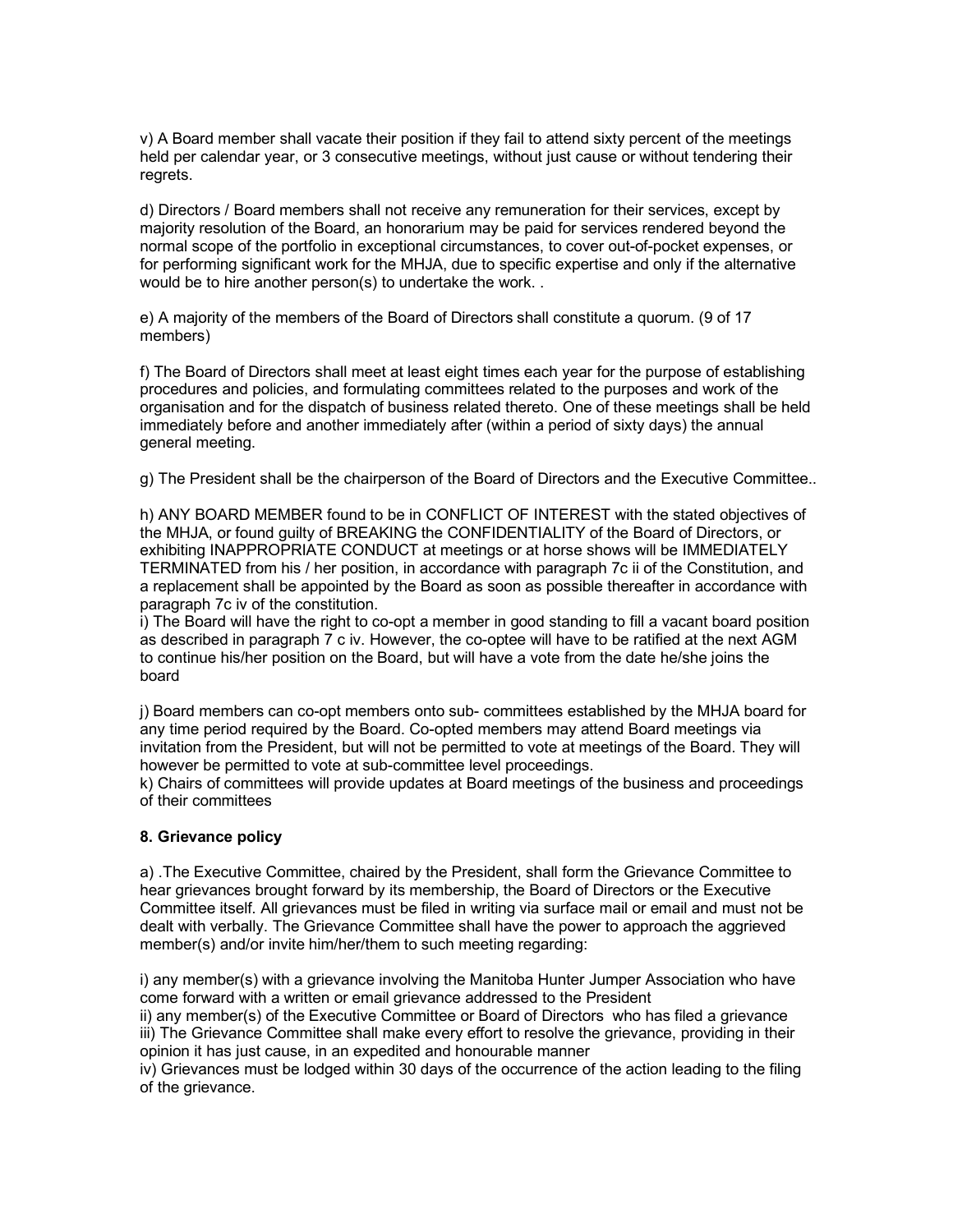**9. Elections:**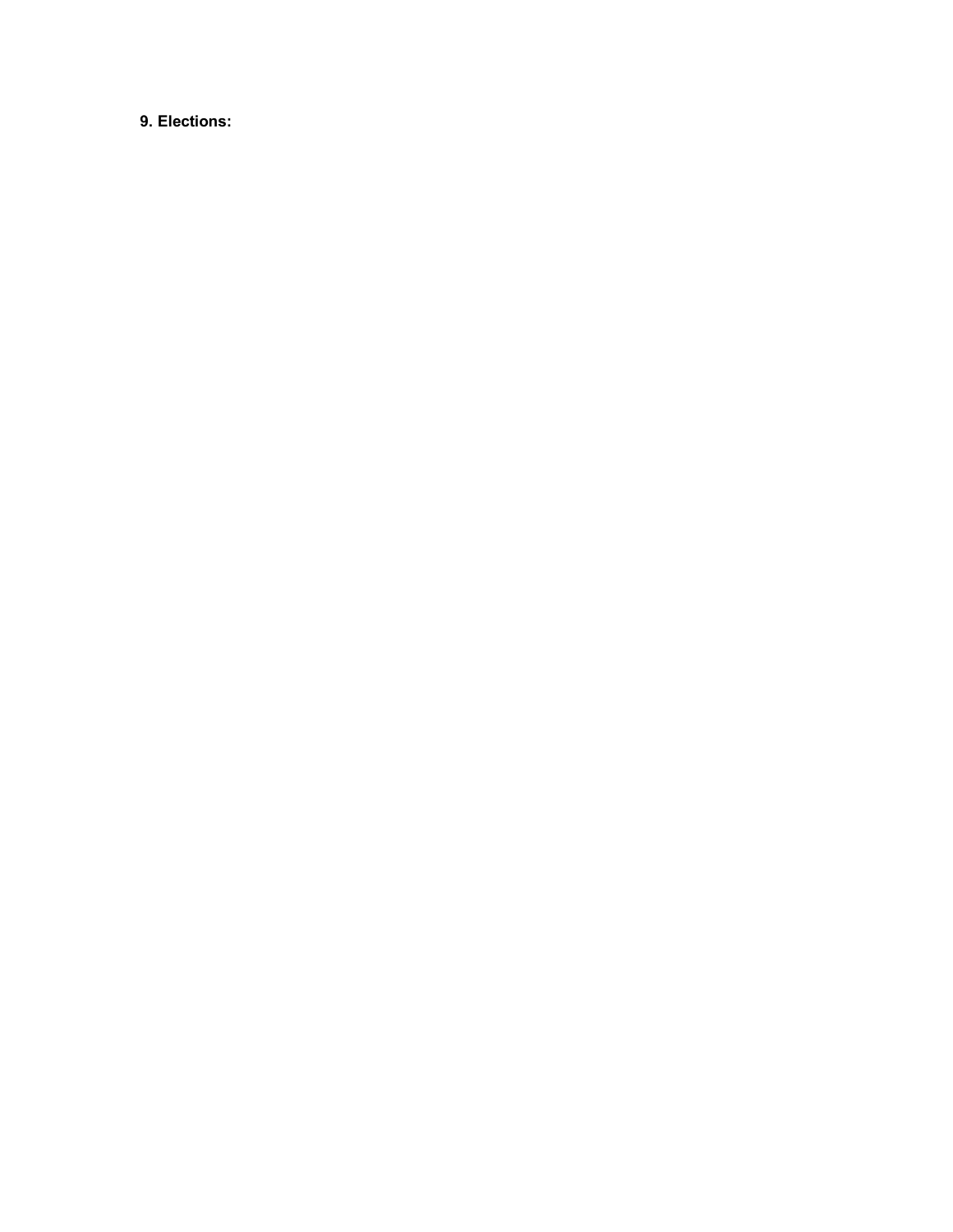a) An election for the purpose of selecting the Board of Directors shall be held at the annual general meeting.

b) Nominations for vacant Board of Directors' positions shall be submitted by a nominator and secondor in writing via email to the President,with agreement from the nominee, prior to the Annual General Meeting. However, members in good standing of the Organisation may make nominations from the floor with a seconder, at the annual general meeting, with agreement from the nominee.

c) Voting for the Board of Directors shall be by a show of hands,. or if necessary, by secret ballot of members present at the AGM, as determined by the President or his/her secondus.

d) The President, or his/her secondus(normally one of the Vice Presidents), will oversee the election of Board members at the Annual General Meeting

#### **10. Meetings:**

a) The annual general meeting of the Organisation shall be held within 60 days following the fiscal year end.

b) Quorum – Any fifteen members of the Club personally present at any full membership meeting shall constitute a quorum for the transaction of business at any special, general, extra-ordinary or annual general meeting of the members for which a minimum of 14 days notice has been given. If when a membership meeting has been regularly called and a quorum is not present, the meeting shall be adjourned to a new date. At any adjourned reconvened meeting, those who attend shall be considered a quorum and any business may be brought before such an adjourned and reconvened meeting and be dealt with, including business which might have been brought before it, to have been dealt with at the original meeting.

c) The Board of Directors shall meet at least eight times each year as set forth in Article 7 and within 7 days notice of such meetings shall be given by the President via email, with the exeption of urgent meetings where the 7 day notice period may be waived. All Board members must divulge their email addresses to the President in order to receive such notifications.

d) The Executive Committee shall meet as required on the call of the President for the adequate dispatch of Organisation business.

e) The President or, in his absence, one of the Vice Presidents, shall have the authority to call Executive Committee meetings as they deem necessary for urgent dispatch of business.

f) A majority of the Board of Directors or Executive Committee may jointly, in writing via surface mail or email, request the President to call a meeting of the Board of Directors or Executive Committee and the President shall forthwith cause such a meeting to be held in an expedited fashion

g) Meetings shall be conducted in accordance with acceptable meeting procedures, minutes taken and approved after factual correctness has been determined at the subsequent meetings. The secretary shall keep copies of the minutes of all meetings held and pass on the records of the organization's proceedings to subsequently elected secretaries. Minutes of the meetings should be dispatched via email by the secretary, as soon as possible following the meetings having taken place and within at least 10 days prior to a forthcoming meeting. The minutes of the AGM shall be released to the membership by the Secretary, within 30 days following the AGM, either via email or notification to the membership if its posting on the website.

### **11. Voting:**

a) At the annual general meeting of the Organisation all members in all categories of membership including junior members, have the right to one vote.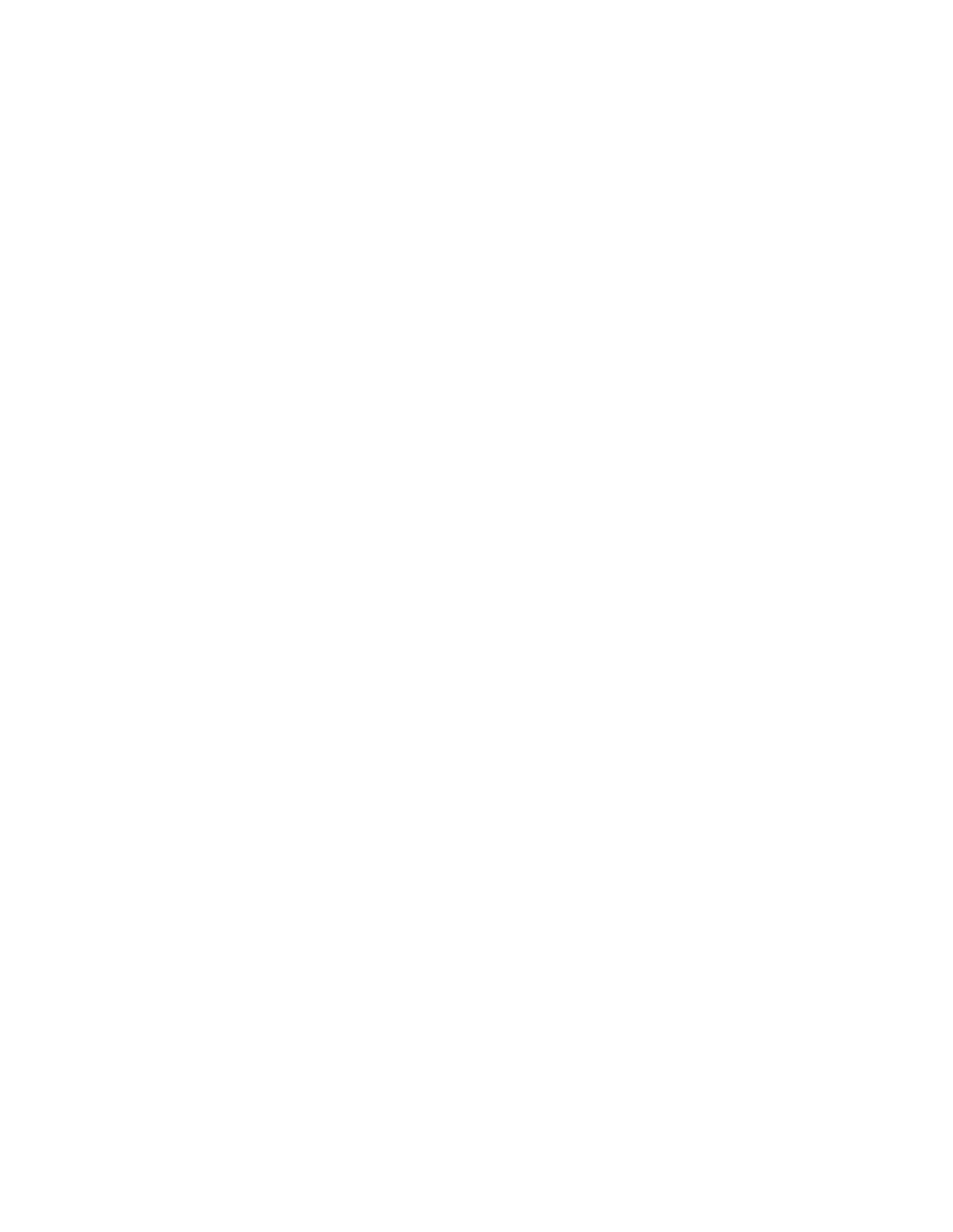b) At meetings of the Board of Directors, all elected members and the Immediate Past President have a right to vote. The President shall only vote in the case of a tie. Co-opted members and guests at Board meetings are not entitled to vote, but may take part in discussion.

c) At meetings of the Executive Committee all elected members, including the President have a right to vote.

### **12. Committees and Regulations:**

a) The Board of Directors may appoint standing committees or sub-committees to discharge any functions described by the Board of Directors and formulate its terms of reference. The appointments of members to committees shall strive to ensure that the membership of the Organisation is represented on each committee on an equitable basis. Each committee shall report all action regularly to the Board of Directors and file a report for presentation to the annual general meeting of the Organisation for consideration and approval by the members.

b) Persons appointed to a committee shall not receive any remuneration for such service, save for out of pocket expenses related to their discharge of their duties on the committee,as approved by the Board.

c) Standing committees and sub-committees shall be chaired by a member of the Board of Directors, elected by the Board of Directors and may co-opt non-Board members to serve on the committee, following approval of the membership thereof, by the Board of Directors.

d) The President, two Vice Presidents and Immediate Past President are appointed *ex-officio* on all MHJA Committees and sub-committees appointed by the Board and may attend any committee or sub-committee meetings in an *ex-officio* capacity as they deem necessary and may take part in discussions and decision making by the committee/ sub-committee.

#### **13. Equipment:**

a) Any or all of the equipment being the property of the Manitoba Hunter Jumper Association may be rented to other approved organisations after approval by the Board of Directors of the Manitoba Hunter Jumper Association for a set fee and damage deposit as determined by resolution of the Board. Damage deposit and rental fee must be paid in full, in advance prior to equipment being received and the damage deposit must be held prior to equipment use. b) The Equipment Chair or his/her designate shall check all rented equipment for damage immediately following its return and inform the Treasurer if the damage deposit, or part thereof needs to be withheld, together with a short damage deposit report identifying the damage that took place for presentation at the next regular Board meeting.

#### **14. Fiscal Year:**

The Fiscal Year shall be from January 1 to December 31.

#### **15. Auditors:**

The Board of Directors shall either name an independent auditor who shall audit the accounts and financial records of the Organisation and shall publish his/her report annually to the Membership, or alternatively, request the Treasurer to provide and explain the information to the membership at the Annual General Meeting. The Board of Directors shall set the remuneration for any services by an independent auditor.

### **16. Signing Authority:**

The President, Treasurer and 1<sup>st</sup> Vice President and the Assistant Treasurer (if designated) will have signing authority on cheques. Any two members of the Executive Committee, one of whom shall be the President, and any one of the two Vice Presidents or Treasurer, shall have signing authority on any written document or instrument of the Organisation. Normally the President, Treasurer or Assistant Treasurer shall sign cheques.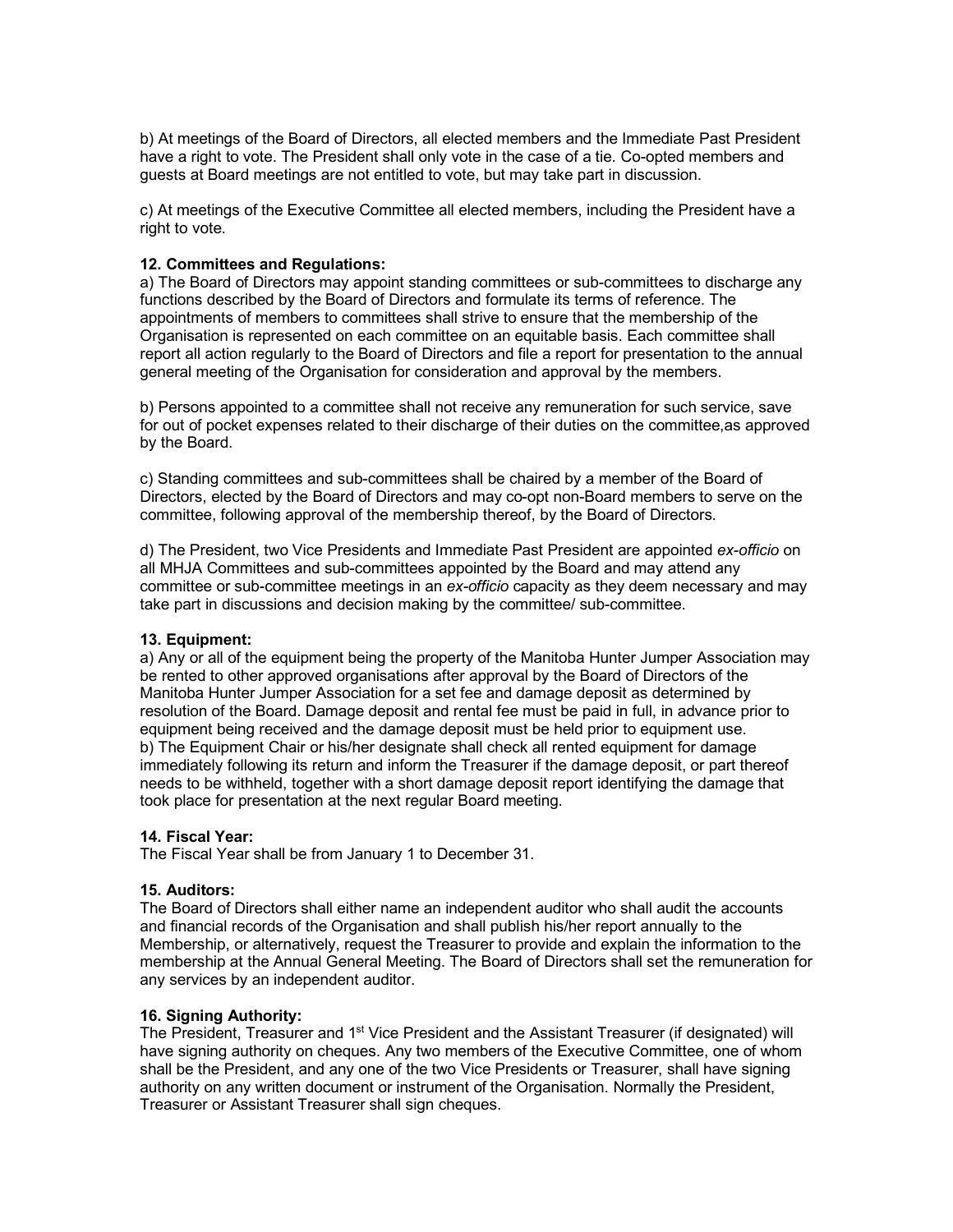**17. Head Office:**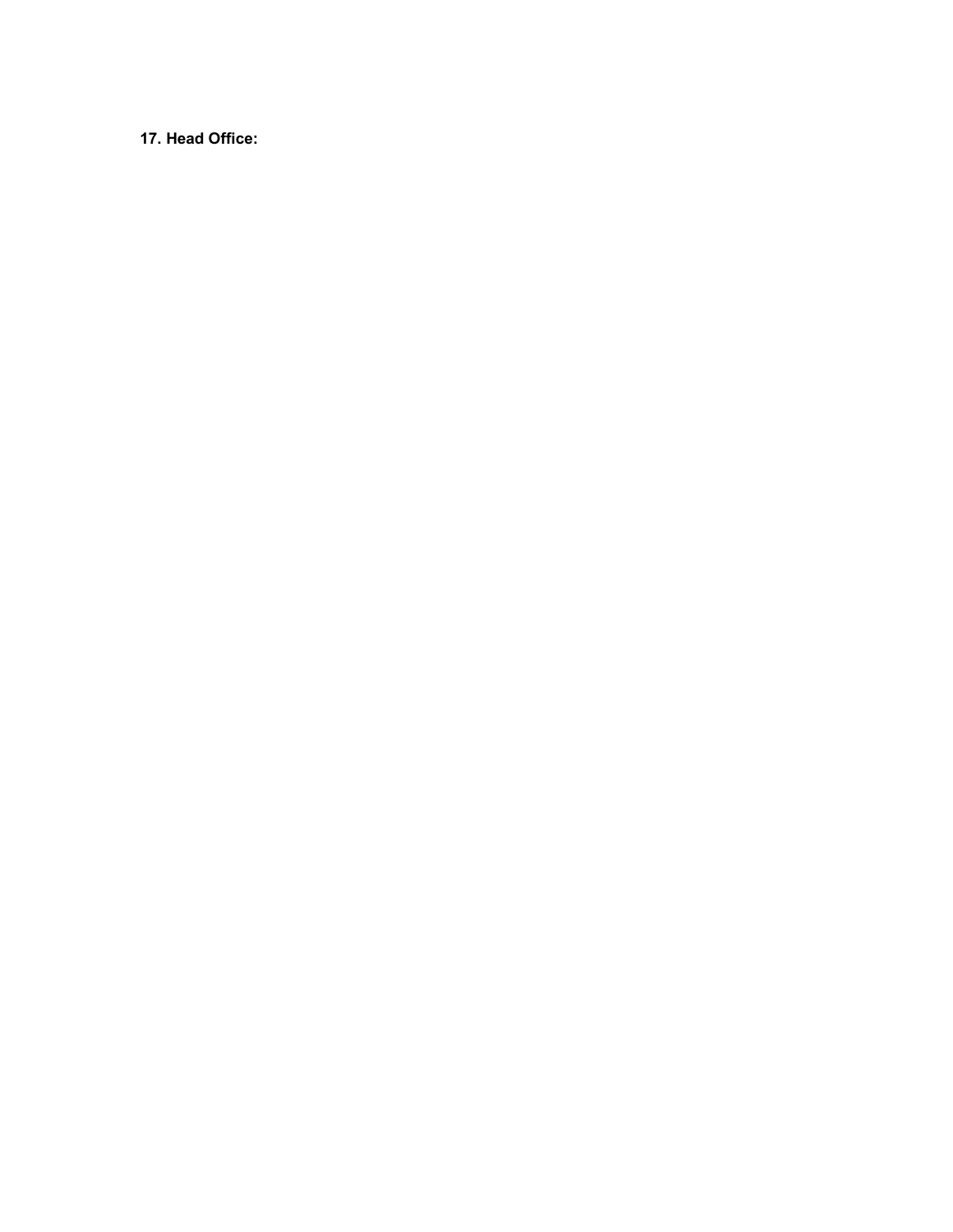The Head Office of the Organisation shall be the home address of the President unless the Executive Committee rules otherwise. The mailing address may be at a post office location convenient to the officers of the Executive Committee.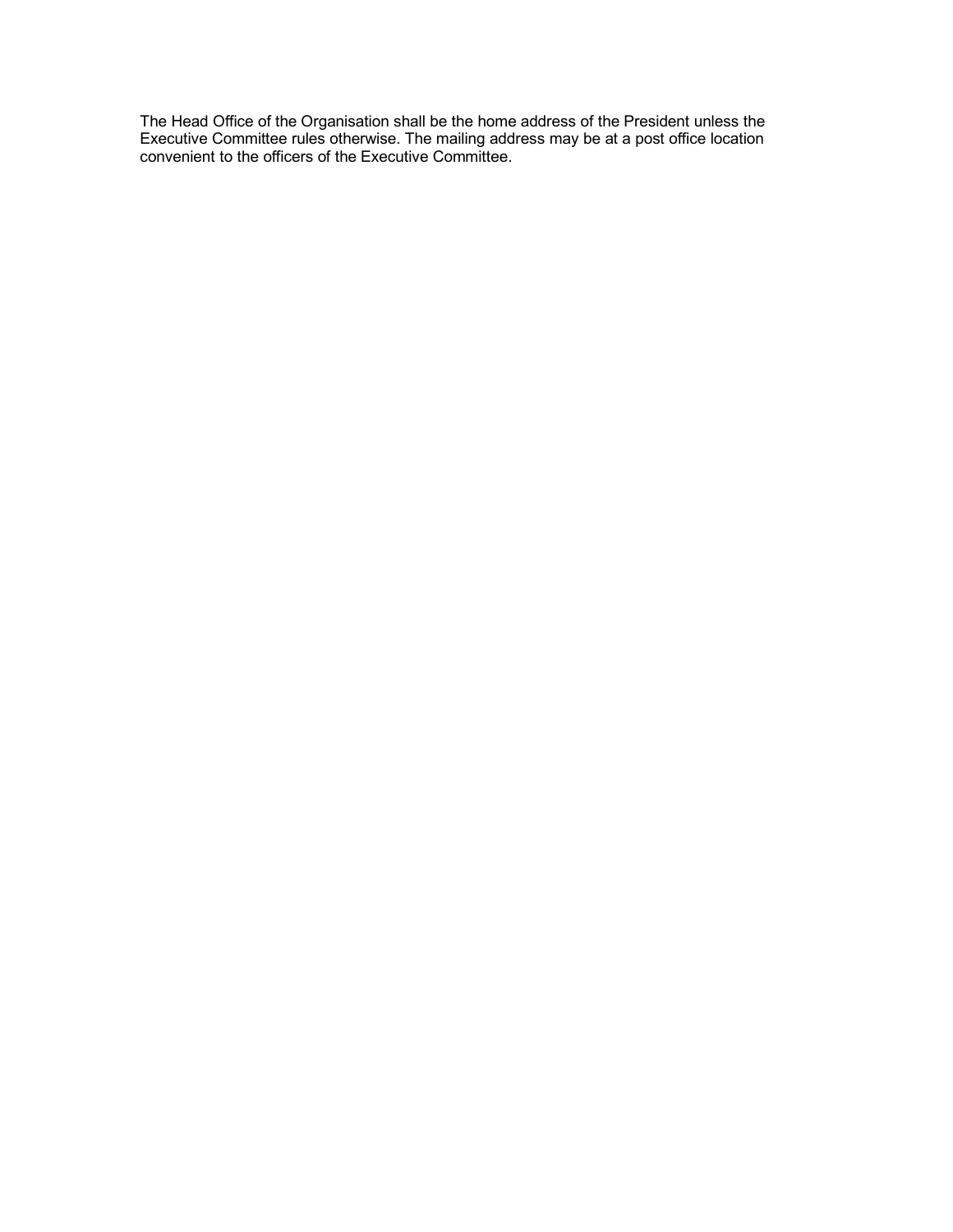### **18. Liaison:**

a) The Executive Committee shall maintain liaison with government agencies whose cooperation and support may be of benefit to the Organisation. Among other things, this liaison shall include placing official representatives of these agencies on the mailing list for the Organisation's report and publications and inviting such representatives to attend the meetings of the Organisation. The Executive shall have power to invite each of these agencies to name an honorary director who may attend meetings of the Board of Directors without voting privileges.

b) Through its Executive Committee in general and in particular, the Organisation shall maintain liaison with the Manitoba Horse Council, Equine Canada, The Red River Exhibition Association and any other such organisations as may further its purpose.

### **19. Amendments to the Constitution**:

Amendments of the Constitution shall be made at the Annual Meeting of the Organisation or at any Extra-ordinary meeting of the MHJA, by a two-thirds majority vote of the members present. Written notice via regular mail or email must be provided by the proposer of the amendment(s) to all members of the Organisation at least fourteen days before the amendment(s) is/are presented at the Annual General Meeting or Extra-ordinary meeting called for the purpose of amending the constitution.

### **20. By-Laws and Regulations:**

a) The Board of Directors shall have authority to make such by-laws and regulations as may be necessary to implement the Constitution effectively and may not be inconsistent with it, to ensure the smooth functioning of the Organisation.

b) If a decision of some urgency must be made and the Constitution or related regulations and by-laws do not seem to cover the matter adequately, the Executive Committee shall have authority to take such action as it deems necessary and shall report such action at the next meeting of the Organisation within whose jurisdiction final responsibility for the Constitution rests.

c) Revisions to Procedures and Regulations must be made by motions which are provided to the Board of Directors seven (7) days prior to a scheduled Board meeting or tabled at a Board meeting for voting/adoption at the next Board meeting.

### **21. Publications:**

The Executive Committee shall appoint one of the Board members as the Electronic Newsletter Chair and have an e- newsletter prepared and distributed to its membership via email, announcing equine and equestrian events in the Province as requested by member groups and generally keeping the membership informed of developments within the Manitoba Hunter Jumper Association. The number of publications will be set by the Board of Directors but should be at least quaterly.

### **22. Interpretation of Constitution and Related Regulations and By-Laws:**

a) In these documents the singular shall include the plural and the plural shall include the singular.